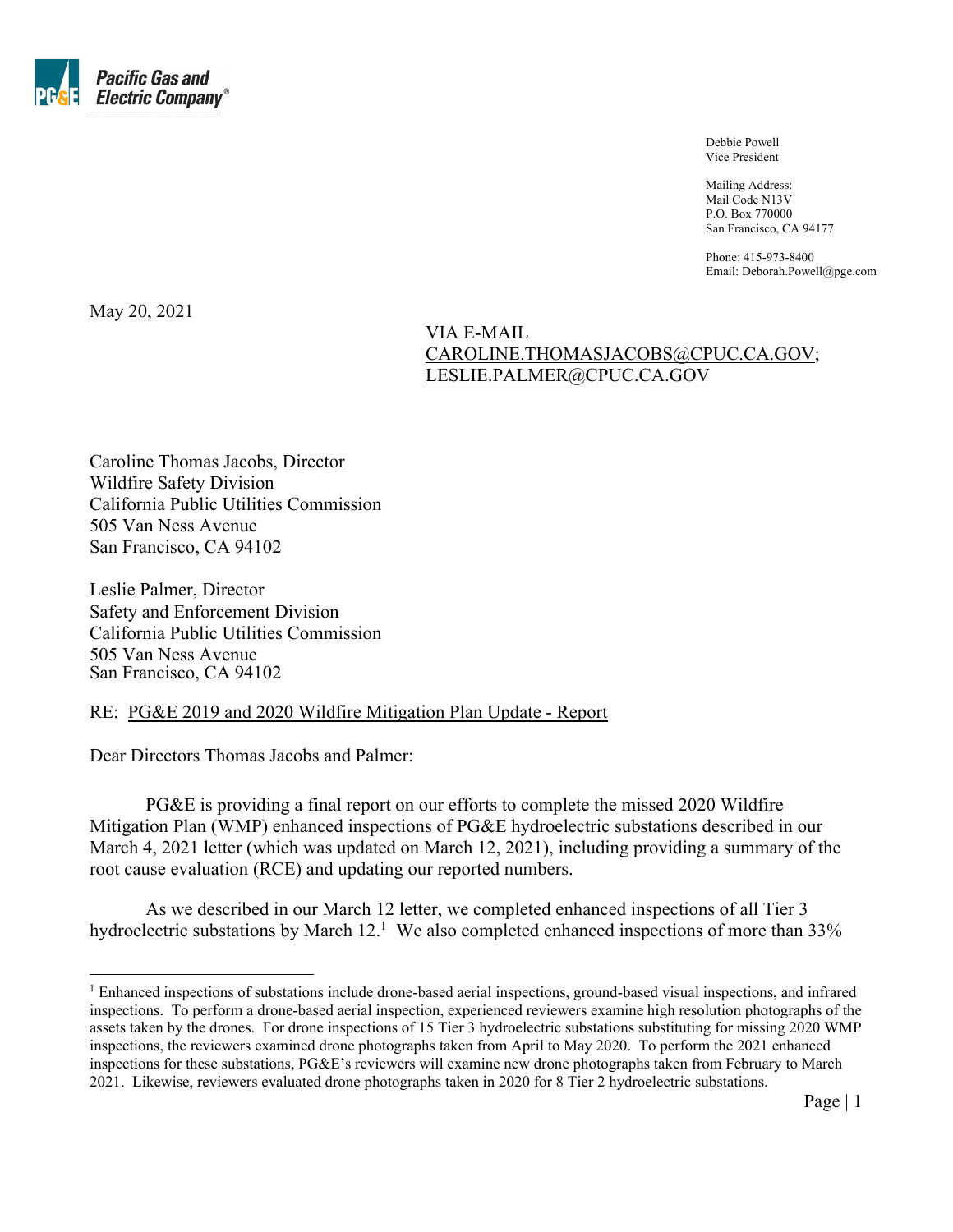(16) of Tier 2 hydroelectric substations and addressed all of the highest priority ("A") tags resulting from the Tier 3 and Tier 2 inspections by March 20, 2021. In addition, we are on track to complete the B tags from the inspections by mid-June (90 days from identification).

#### Root Cause Evaluation and Corrective Actions

We have also completed the RCE examining why we failed to inspect the hydroelectric substations in High Fire Threat District (HFTD) areas under the 2020 WMP. We performed the RCE using the methods applied by the nuclear power industry to identify process breakdowns and to formulate additional corrective actions. The RCE core team included a technical advisor, subject matter experts, and corrective action review board members with decades of experience from the nuclear industry.

The RCE team evaluated the history of enhanced inspections for PG&E electric assets, including those for which Electric Operations or Generation or both were responsible, in the following timeframes:

- Pre-Wildfire Safety Inspection Program (WSIP) time period (2018 and earlier);
- WSIP program (November 2018 through 2019); and
- Post-WSIP program (2020 to present).

The team also examined the interfaces within PG&E (e.g., between Generation and Electric Operations), WSIP program inspections, the transition of the WSIP program to on-going operations, and planning and execution of the 2020 WMP to determine the cause of the 2020 missed enhanced hydroelectric substation inspections.

According to the RCE report, the fundamental underlying cause of the failure was the transfer of responsibility for inspections from the 2019 WSIP Incident Command Structure (ICS) to the 2020 WMP process generally managed by Electric Operations. The 2019 WSIP ICS was highly dependent on individuals with specialized knowledge and understanding, and the transfer from the 2019 WSIP to the 2020 WMP process lacked sufficient rigor and controls to ensure a smooth transition. Specifically, the 2020 WMP management team did not recognize the complete list of assets identified by the 2019 WSIP as requiring enhanced inspections.

In addition, when PG&E stood down the 2019 WSIP group at the end of 2019, we were undergoing organizational and leadership changes. When PG&E developed the new 2020 WMP, oversight groups monitored compliance against the plan without realizing that the 2020 plan did not include inspections of assets inspected under the 2019 WSIP. There was no comprehensive, auditable asset inspection planning/tracking mechanism to compare the scopes of the 2019 WSIP and the 2020 WMP and to alert leadership to the change.

The RCE report also identifies two contributing causes. First, Power Generation and Electric Operations had failed to update the 1999 memorandum of understanding (MOU) allocating responsibilities for electric facilities. This created ambiguity over which organization was responsible to manage risk associated with hydroelectric-related assets. Second, Corrective Action Plan (CAP) teams failed to appreciate the level of risk related to omitting asset inspections from the 2020 WMP. As a result, the CAP team did not respond with urgency in response to concerns about the omitted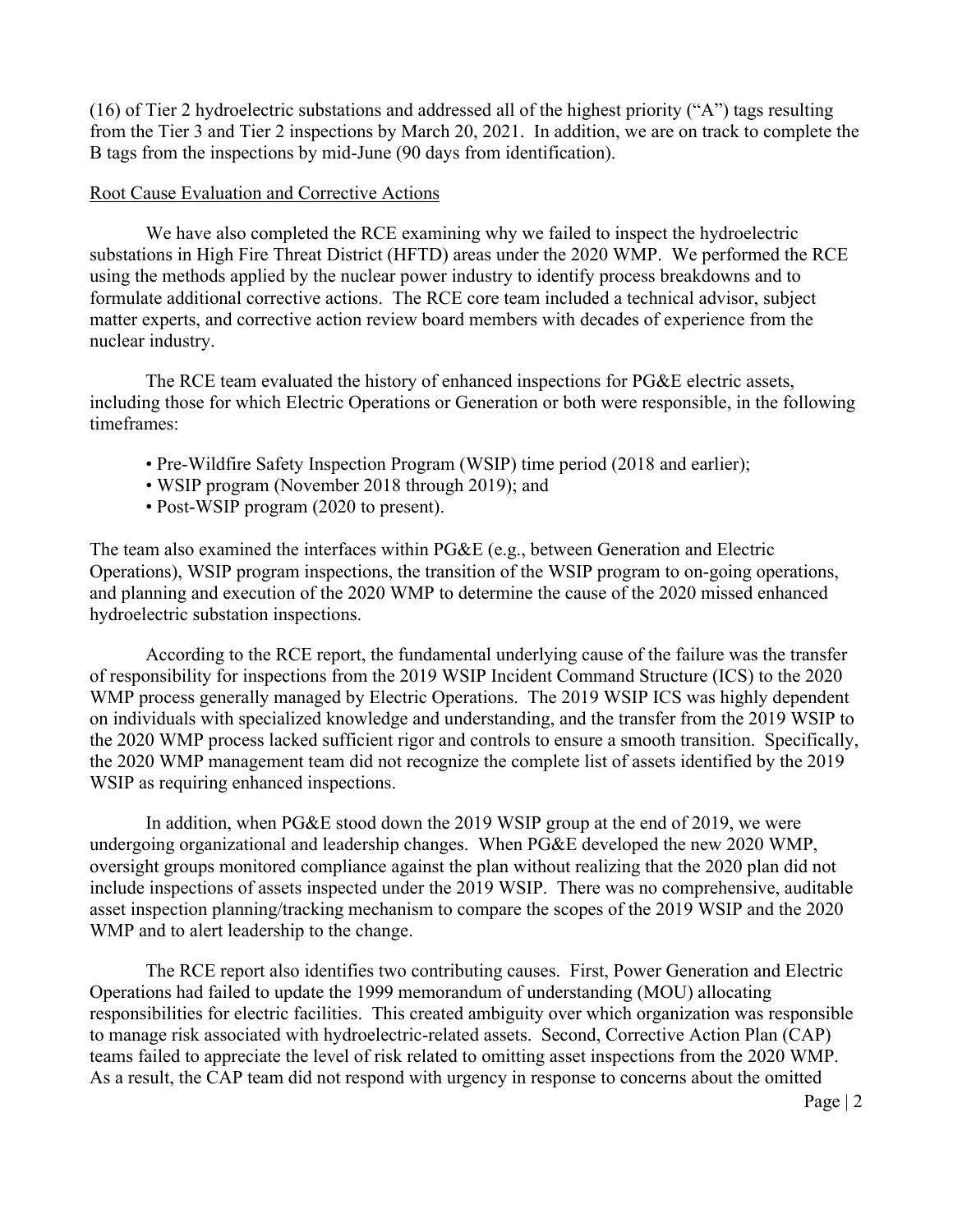inspections, and CAP items were closed without specific corrective actions. This resulted in missed opportunities to identify and correct deficiencies in the 2020 WMP.

As part of the evaluation process, the RCE team recommended a number of corrective actions to address these concerns, which PG&E is in the process of implementing. The primary corrective action is to strengthen the wildfire enhanced inspection program to ensure full understanding and participation by all lines of business, including by developing and implementing:

- 1. Clear roles and responsibilities of Asset Managers and the Inspection Execution Teams across all impacted Lines of Business, including oversight responsibilities. For example, ensuring that all substation assets have identified asset managers who are responsible for overall risk management and mitigation, and setting a specified review period to reassess those responsibilities.
- 2. A comprehensive asset inventory with programmatic oversight to ensure compliance.
- 3. A comprehensive, auditable asset maintenance and inspection program in accordance with internal standards.

In addition, the RCE recommended a number of corrective actions to address contributing causes, including:

- 1. Updating the Enterprise CAP Risk Matrix to provide more definitive guidance regarding classification of risk prioritization (i.e., high risk for all enterprise risks and compliance issues).
- 2. Reviewing completed CAP issues associated with Wildfire Inspections for appropriate closure and reopen those where future actions were identified and verify completion of the required activities.
- 3. During CAP closure, reinforcing the expectations regarding CAP quality closure and the appropriate use of Long-Term Corrective actions.

As mentioned above, PG&E has begun implementing these corrective actions. We are addressing organizational challenges that led to the process and programmatic missteps. One major step was to implement an interim organizational change to manage wildfire mitigation issues going forward to help keep our customers and communities safe during wildfire season and ensure we deliver on our 2021 WMP commitments. This new Wildfire Risk Organization is led by Sumeet Singh, whose undivided and intense focus will be on our wildfire safety work, including the wildfire inspection process.

In addition, we have created a new position, Director of Compliance and Operational Assurance, which reports directly to our Chief Operating Officer. That Director will lead the Operational Assurance Project Management Office (PMO). A tactical branch of the PMO will validate in the near term that our 2021 compliance requirements are accurately captured in the asset registry and included within scope of the 2021 work plan. A strategic branch of the PMO will focus on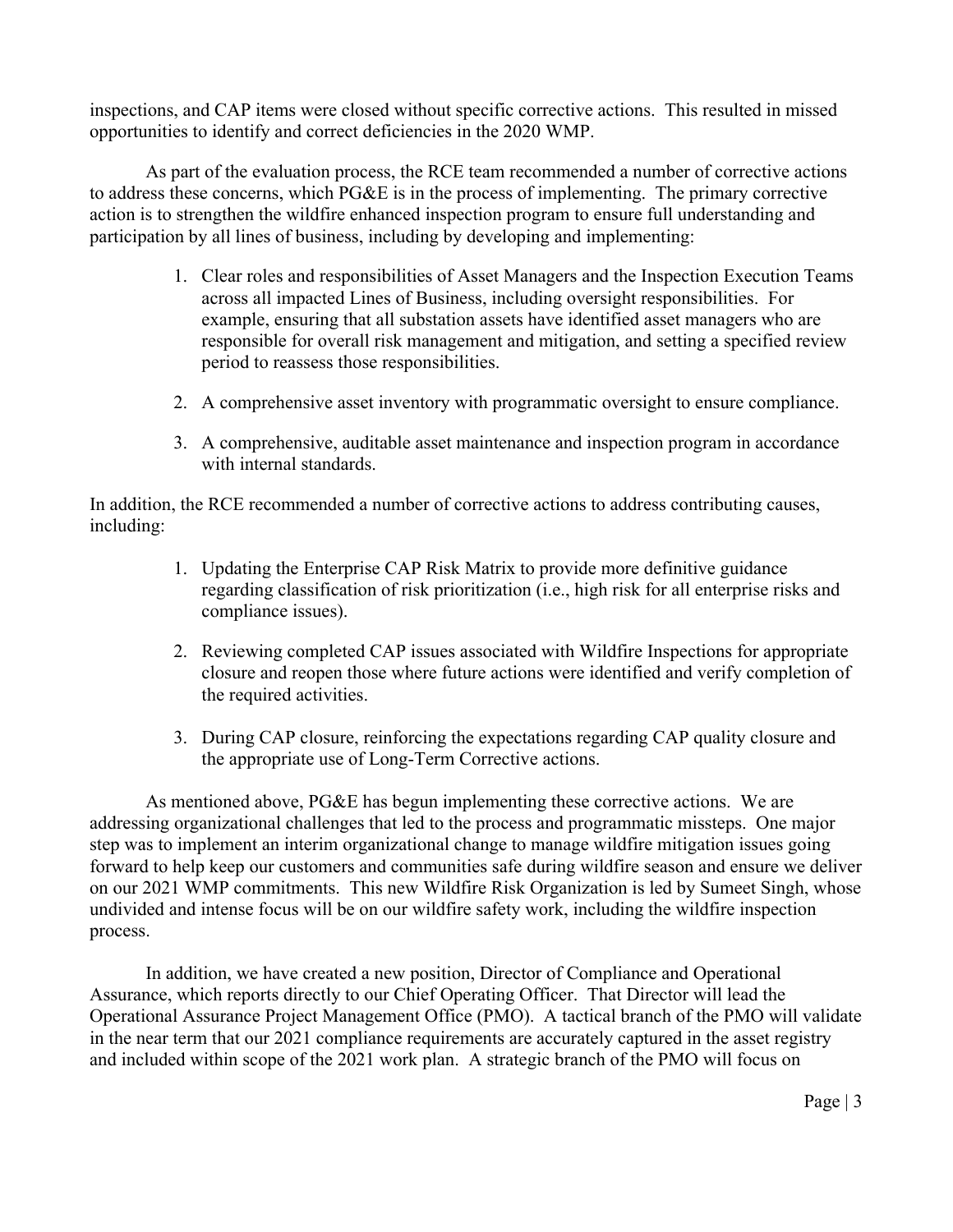building the new asset registry and creating the roadmap that creates sustainability and an increased level of operational discipline.

#### Corrections and Clarifications

In performing the additional data validations, we identified clarifications and corrections to the chart quantifying the numbers of 2020 WMP substation inspections that we attached to our March 4 letter. In the original chart, we had inadvertently overlooked Electric Operations substations that were co-located with hydroelectric substations on shared parcels of land. We have updated the chart to reflect that these shared locations include both an "EO" substation and a "PG" substation. The updated chart also corrects the inspections numbers to reflect completed inspections of the EO substations at these shared locations. We have also corrected other numbers on the chart based on the data validation process, including eliminated facilities counted twice and correcting HFTD Tier locations. We have provided a corrected chart as Attachment A and a redlined chart as Attachment B to this letter.

We also want to correct information based on our review of the inspection records for the five distribution poles mentioned in the March 4 and 12 letters. One pole apparently was not inspected under the 2019 Wildfire Safety Inspection Program or the 2020 WMP, but has since been inspected (March 2021). Two of the poles were inspected in 2020, as reported, and one pole was newly replaced in 2020 and so did not require inspection that year. Finally, the 2019 and 2020 inspection records for the fifth pole location indicates that there is no pole at that location.

We continue to validate our 2020 WMP compliance and will update you if we identify additional issues.

Please contact Meredith Allen at (415) 973-2868 or Meredith. Allen@pge.com for any questions you may have regarding this notification or would like to further discuss any of these issues.

Sincerely,<br>(Cablin Powell

Deborah Powell Vice President Asset & Risk Management

cc: Service List in R.18-10-007 (via email) Sumeet Singh, Sr. Vice-President and Chief Risk Officer, PG&E Meredith Allen, Senior Director, Regulatory Relations, PG&E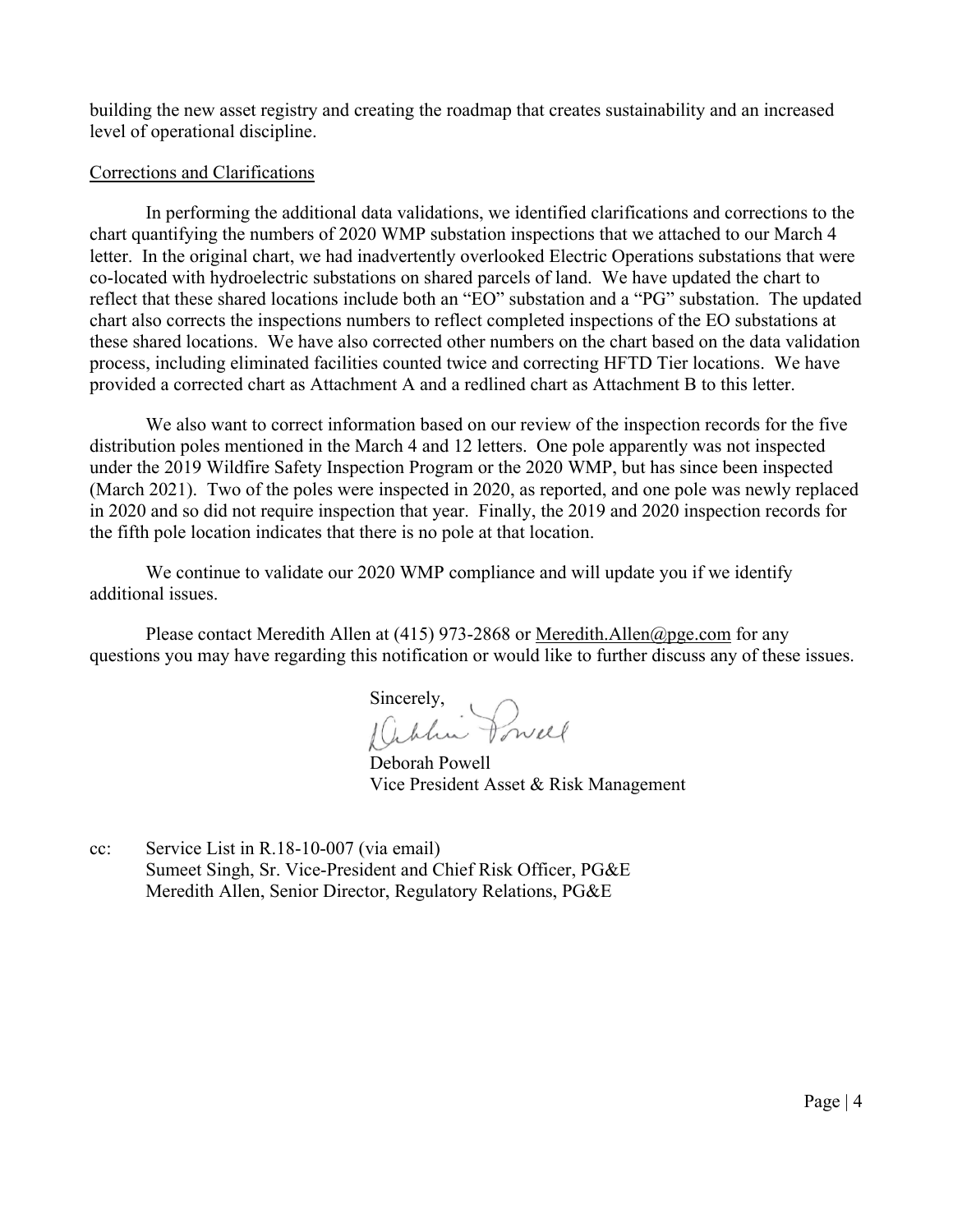### **ATTACHMENT A**

# **2020 WMP SUBSTATION INSPECTIONS (clean)**

| <b>PG&amp;E Assets</b>                                 | <b>HFTD</b><br><b>Tier</b>         | <b>PG&amp;E Substations/</b><br><b>Switchyards</b> |                                                                     |    |                                                        |            |                                                        |                                                                             |                                                             | <b>PG</b>                                             |
|--------------------------------------------------------|------------------------------------|----------------------------------------------------|---------------------------------------------------------------------|----|--------------------------------------------------------|------------|--------------------------------------------------------|-----------------------------------------------------------------------------|-------------------------------------------------------------|-------------------------------------------------------|
|                                                        |                                    | <b>Total</b>                                       | <b>EO</b><br><b>Substations</b><br>$(single + shared)$<br>location) |    | <b>PG</b><br><b>Switchyards</b><br>single<br>location) | $shared +$ | <b>WMP</b><br><b>Inspection</b><br><b>Requirements</b> | <b>Substations</b><br><b>Inspected</b><br>$\frac{6}{6}$ of<br>requirements) | PG<br><b>Transmission</b><br>Gen-ties/<br>Pass-<br>throughs | <b>Distribution</b><br>Gen-ties/<br>Pass-<br>throughs |
| <b>Substations</b><br># of<br>substations/switchyards) | <b>Tier 3</b>                      | 65                                                 | 32                                                                  | 11 | 11                                                     | 11         | 100%                                                   | 43 (66%)                                                                    | 38                                                          | 24                                                    |
|                                                        | <b>Tier 2</b>                      | 178                                                | 118                                                                 | 21 | 21                                                     | 18         | Three-year<br>cycle                                    | 33 $(N/A)$                                                                  | 73                                                          | 52                                                    |
|                                                        | <b>Tier 2/3</b><br><b>Adjacent</b> | 69                                                 | 68                                                                  | 0  | $\bf{0}$                                               |            | N/A                                                    | 23 (N/A)                                                                    | $\overline{2}$                                              | $\mathbf{0}$                                          |
| <b>Total Substations (T2/T3 +</b><br><b>Adjacent</b> ) |                                    | 312                                                | 250                                                                 |    | 62                                                     |            | N/A                                                    | 99(N/A)                                                                     | 113                                                         | 76                                                    |